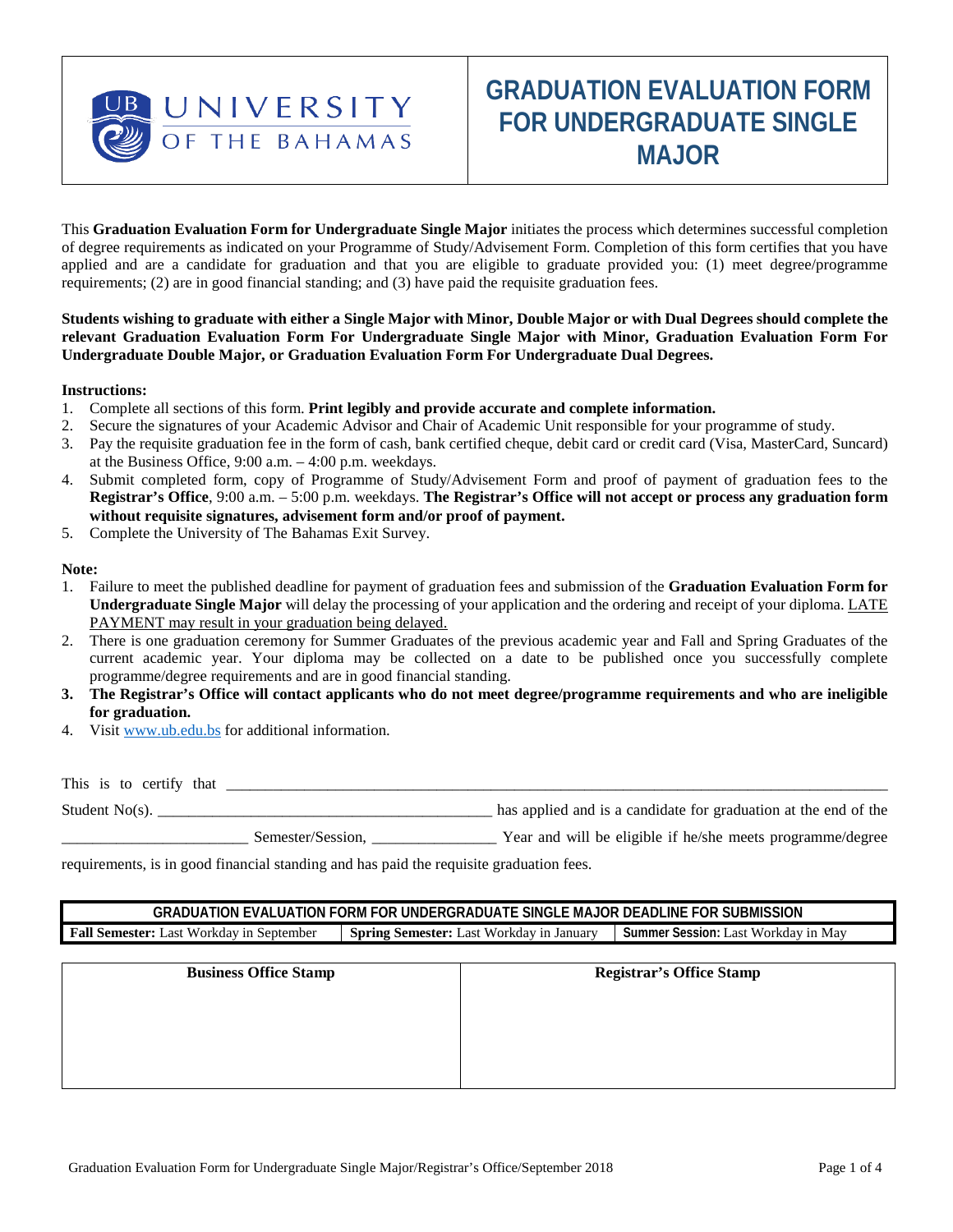## **SECTION 1: GRADUATION INFORMATION**

- 1. Your name will be printed on your degree as follows: Last Name, First Name, Middle Initial. (Ensure accuracy on transcript.)
- 2. Confirm the degree and major for which you are applying (e.g. BBA in Management):

|                                                                                                                               | 1n |       |  |                                                        |
|-------------------------------------------------------------------------------------------------------------------------------|----|-------|--|--------------------------------------------------------|
| Degree                                                                                                                        |    | Major |  |                                                        |
|                                                                                                                               |    |       |  |                                                        |
| 3. Do you plan to participate in the commencement exercise? $\circ$ Yes $\circ$ No If yes, answer #4 and 5 immediately below. |    |       |  |                                                        |
|                                                                                                                               |    |       |  |                                                        |
|                                                                                                                               |    |       |  | Size: [ ] SM [ ] MED [ ] LG [ ] XLG [ ] XXLG [ ] XXXLG |
| 5. Gender: O Male O Female                                                                                                    |    |       |  |                                                        |

## **SECTION 2: PERSONAL INFORMATION**

|  | $P. O. Box:$ City: City: Sland/Country: |  |
|--|-----------------------------------------|--|
|  |                                         |  |
|  |                                         |  |
|  |                                         |  |

|                                          | FOR OFFICIAL USE ONLY |                      |      |
|------------------------------------------|-----------------------|----------------------|------|
|                                          |                       |                      |      |
|                                          |                       |                      |      |
| Signature, Records Assistant, Graduation | Date                  | Signature, Registrar | Date |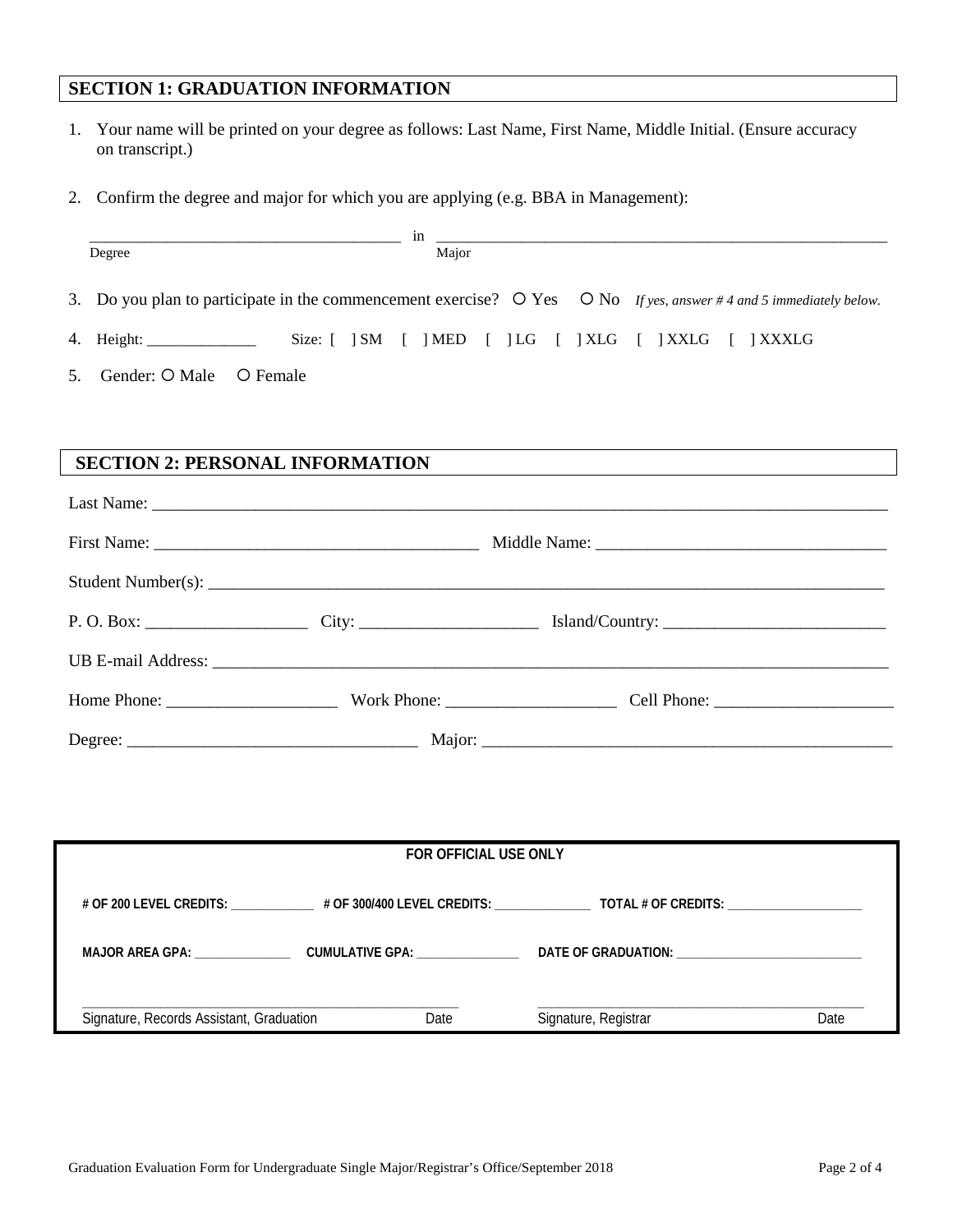## **SECTION 3: PROGRAMME REQUIREMENTS** *(List all courses taken to fulfill programme requirements.)*

|                           | Abbrev/No.      | <b>Course Title</b>         | <b>Credits</b> | Sem/Year Taken | Final<br>Grade | Quality<br>Points |
|---------------------------|-----------------|-----------------------------|----------------|----------------|----------------|-------------------|
| <b>Student Develop</b>    | <b>COUN 100</b> | First Year Seminar          | 1              |                |                |                   |
| Comp Literacy             |                 |                             |                |                |                |                   |
| PE/Health/Nutrition       |                 |                             |                |                |                |                   |
|                           | ENGW/ENGL 119   | Writing & Rhetoric I        | 3              |                |                |                   |
| Literacy                  | ENGW/ENGL 120   | Writing & Rhetoric II       | 3              |                |                |                   |
|                           | ENGW/ENGL 300   | <b>Advanced Composition</b> | 3              |                |                |                   |
|                           |                 |                             |                |                |                |                   |
| Numeracy                  |                 |                             |                |                |                |                   |
|                           |                 |                             | $\mathfrak{Z}$ |                |                |                   |
| Foreign Language          |                 |                             | 3              |                |                |                   |
| Humanities<br>(HMNS)      |                 |                             | 3              |                |                |                   |
|                           |                 |                             |                |                |                |                   |
| Natural Science<br>(NASC) |                 |                             |                |                |                |                   |
|                           |                 |                             |                |                |                |                   |
|                           |                 |                             |                |                |                |                   |
| Social Science<br>(SOSC)  |                 |                             |                |                |                |                   |
|                           |                 |                             |                |                |                |                   |

## **General Education Courses**

## **Elective Courses**

|                                | Abbrev/No. | <b>Course Title</b> | Credits | Sem/Year Taken | Final<br>Grade | Quality<br>Points |
|--------------------------------|------------|---------------------|---------|----------------|----------------|-------------------|
|                                |            |                     |         |                |                |                   |
| Lower Level                    |            |                     |         |                |                |                   |
| (100-200 level)                |            |                     |         |                |                |                   |
|                                |            |                     |         |                |                |                   |
| Upper Level<br>(300-400 level) |            |                     |         |                |                |                   |
|                                |            |                     |         |                |                |                   |
|                                |            |                     |         |                |                |                   |
|                                |            |                     |         |                |                |                   |
|                                |            |                     |         |                |                |                   |